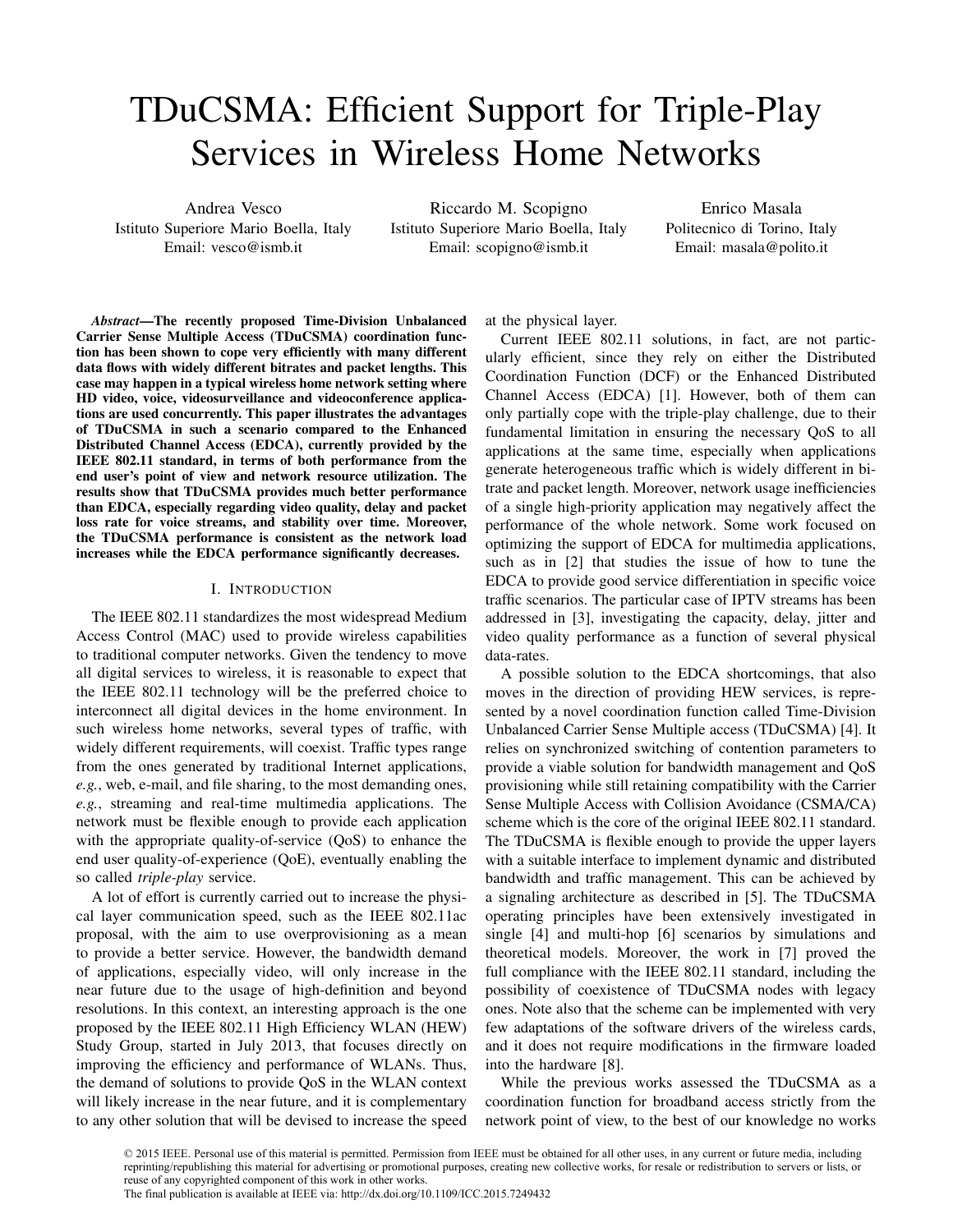thoroughly investigated its performance in term of QoE in a wireless home networking scenario, especially when flows of different types (audio, video and data) coexist at the same time, as it is expected when a triple-play service is requested. The authors partially investigate a similar issue in [9] but limited to video services and only in a low physical data-rate wireless network, and in [10] where some experiments with a real implementation are presented in a limited-size setting.

The main contribution of this work is to investigate the performance of provisioning triple-play services in a wireless home network scenario from the application layer perspective. Comparisons are presented with alternative solutions, such as DCF and EDCA, showing the advantages of TDuCSMA in terms of both absolute performance, efficiency and consistency over time as a function of various network loads.

The paper is organized as follows. Section II recalls the TDuCSMA operating principles. How to optimally configure it to effectively support voice, video and data services concurrently is addressed by Section III. After the simulation setup described in Section IV, quantitative results are presented in Section V in terms of network and application level performance metrics. Finally conclusions are drawn in Section VI.

# II. TIME-DIVISION UNBALANCED CARRIER SENSE MULTIPLE ACCESS

## *A. Operating Principles*

TDuCSMA nodes are standard EDCA nodes synchronized with a common time reference (CTR) whose structure is shown in the lower part of Fig. 1. The CTR is a periodical time structure; the time-frame (TF) is the entity representing the time unit and a given number of TFs are grouped in a time-cycle (TC). The time-cycle length  $T_c$ , measured in TFs, provides the periodicity of the CTR structure. Both the timeframe duration  $T_f$  and  $T_c$  are configurable system parameters. The synchronization among nodes can be achieved using, for instance, a distributed leaderless solution [11], where nodes collaboratively reach a consensus on a common clock. Note that, although a typical TDMA structure is employed, the channel access decision process is distributed among all nodes according to the traditional CSMA/CA rules.

Two sets of EDCA parameters  $(AIFS, CW_{min}, CW_{max})$ are predefined and used by all nodes accessing the network. These sets are referred to as *high-priority* set EDCA<sup>H</sup> and *lowpriority* set  $EDCA<sup>L</sup>$ . They have the following characteristics:

$$
AIFS^{H} < AIFS^{L},
$$
  

$$
CW^{H}_{min} \leq CW^{H}_{max} < CW^{L}_{min} \leq CW^{L}_{max}
$$

so that a node contending for channel access in accordance with  $EDCA<sup>H</sup>$  has strict priority on any other node using  $EDCA<sup>L</sup>$  settings.

The underlying idea of TDuCSMA is to synchronize the switching of EDCA parameter sets at each node so that: (1) only one node at a time contends for channel access using the EDCA<sup>H</sup> parameter set; (2) each node i uses the  $EDCA<sup>H</sup>$  parameter set for a predefined periodically repeated time interval, referred to as  $T_H^i$ , otherwise EDCA<sup>L</sup> is used.

Fig. 1 shows the time-driven switching of EDCA parameters inside three nodes sharing the same collision domain. As depicted, only one node contends for channel access using the EDCA $^H$  parameter set during one TF, whereas the time period  $T_H^i$  during which each node i operates using EDCA<sup>H</sup> is different for each node.

The channel access relies only on the CSMA/CA scheme coupled with suitable values for the EDCA parameter sets, and it is not achieved by means of predefined channel access rights as in traditional TDMA solutions. This is the key idea which allows both backward compatibility and to retain the advantages of TDMA-based solutions. The transmission opportunity *TXOP* mechanism is not exploited in TDuCSMA because if a node were delayed in its channel access, *TXOP* would enforce this delay and propagate it with a disruptive effect on the underlying TDuCSMA operating principles.

In principle the EDCA parameter sets are switched over time on a per-node basis, so that each node handles QoSdemanding traffic as a single aggregate. Thus, bandwidth management is performed on a per-node basis (not per-flow) by assigning different  $T_H$  to nodes sharing the same collision domain. However, TFs inside the TC can also be left unallocated to send background traffic. Fig. 1 shows that the time cycle can be divided into two periods, "Allocated" in which TFs are allocated to nodes and "Unallocated" during which TFs are left un-allocated.

In a possible design, two backoff entities are implemented within a node to support QoS and best-effort services in an integrated fashion [7]. The TDuCSMA backoff entity contends for channel access to send QoS-demanding traffic using  $EDCA<sup>H</sup>$ . The CSMA/CA backoff entity contends for channel access to send background traffic using  $EDCA<sup>L</sup>$  settings. Moreover, since TDuCSMA preserves backward compatibility, legacy IEEE 802.11 nodes can still join the network [7]. Notably, the service provided to background traffic can be further differentiated at each node. For instance, in [7] the background traffic is delivered by parallel backoff entities which are prioritized using AC specific contention parameters as in the current EDCA implementation [12].

Moreover, since TDuCSMA still relies on CSMA/CA, if a node i does not have enough traffic to send before the end of its  $T_H^i$ , any other node can gain access to the channel, following the CSMA/CA rules, and transmit. Hence, bandwidth reuse is easily and intrinsically implemented without additional complexity.

The work in [4] showed two important consequences of the TDuCSMA operating principles:  $(1)$  if a node *i* accesses the channel during its allocation time  $T_H^i$ , only the node itself gains access, thus the congestion window parameters in  $EDCA<sup>H</sup>$  can be minimized to reduce back-off time between two consecutive transmissions; an important consequence is that bandwidth utilization is increased without affecting collision probability; (2) if node *i* uses its  $T_H^i$  with poor efficiency due to, *e.g.*, small packets, this does not affect the transmission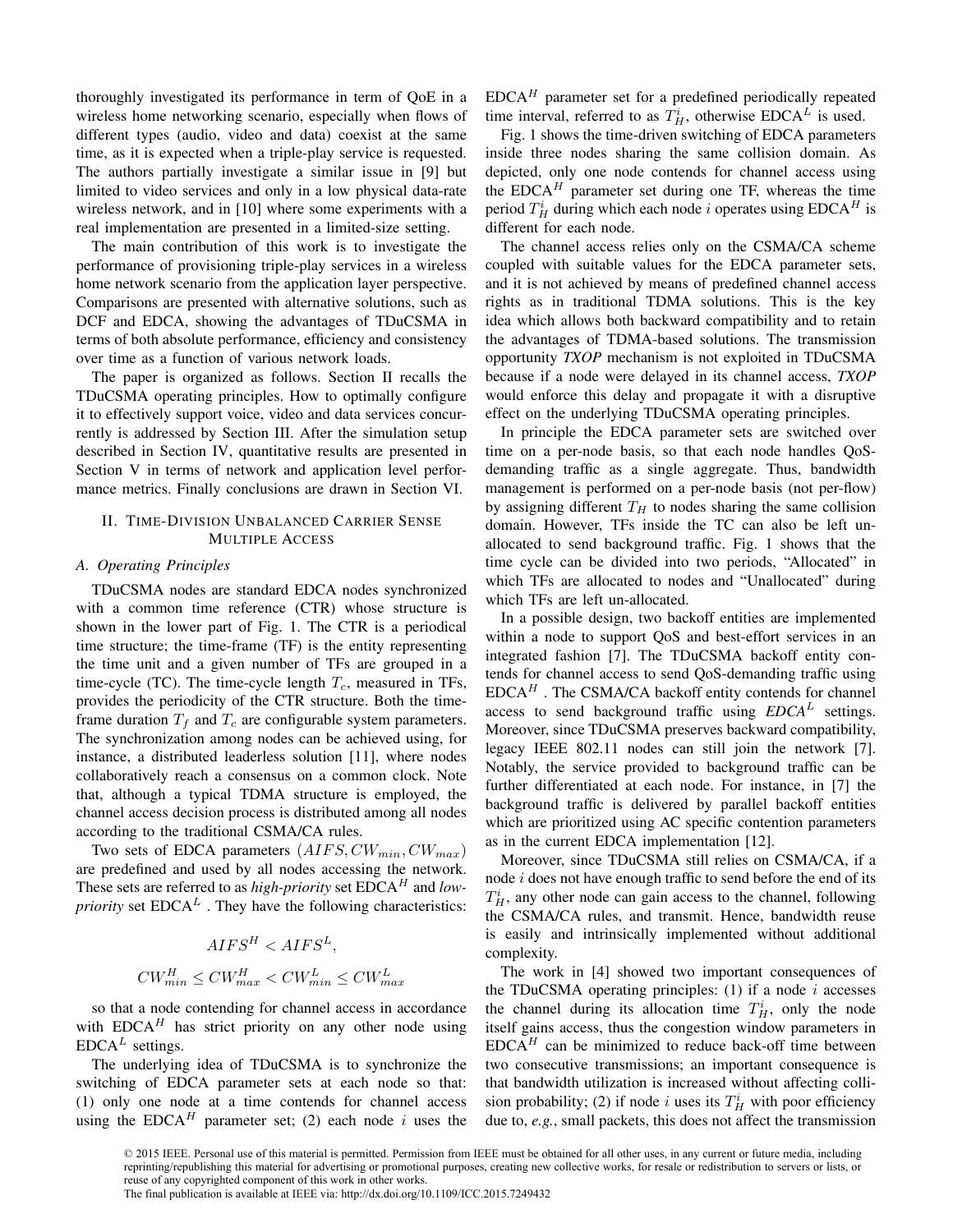

Fig. 1. Time-driven switching of EDCA parameters inside three nodes;  $T_H^0 = 3$ ,  $T_H^1 = 2$ ,  $T_H^2 = 1$  over a time cycle of 10 TFs.

efficiency of the other nodes in their respective allocation periods.

# *B. Bandwidth Reservation Management*

From the application point of view, the TDuCSMA provides an API to the upper layer to request and manage resource reservations. To implement this API, the TDuCSMA has been complemented by two control protocols to manage the signaling needs between the nodes as detailed in [5]. A Resource State Management Protocol (RSMP) has been designed to implement distributed bandwidth management with TDuCSMA, *i.e.*, to automatically distribute the allocation states of TFs and keep information consistent among nodes. The standard Resource Reservation Protocol with Traffic Engineering (RSVP-TE) has been properly extended to support the TDuCSMA signaling needs [5]. Both protocols follow the soft-state reservation approach and the overhead introduced, in terms of additional network traffic, is negligible compared to the bandwidth available.

# III. SUPPORTING TRIPLE-PLAY SCENARIOS WITH TDUCSMA

In the very near future, it is expected that all digital services, in home scenarios, will take advantage of wireless communications. This poses the challenge to provide each application with the appropriate QoS at network level so that users experience an acceptable QoE.

From the multimedia communication point of view, the challenge basically translates into provisioning the applications with upper bounded delays and a bandwidth amount sufficient to transmit almost all the packets with no losses. Differently from generic data transfers, multimedia applications can, in fact, tolerate a few losses provided that their number is limited and appropriate concealment techniques are used at the receiver.

Note, however, that each multimedia application has peculiar characteristics that change the importance and the limits imposed on each QoS parameter, *e.g.*, delay and bandwidth. For instance, videoconference applications have strict constraints on the maximum tolerable delay, since this is an important factor to ensure interactivity between the users. For video streaming applications the delay constraint is more relaxed, even though it cannot be too high, especially in case of live streaming which simulates a traditional broadcast TV service; conversely, in streaming services the amount of lost packets should be very limited, especially for high quality video services, *e.g.*, HD video, where the user is less inclined to tolerate distortions.

Audio applications, stand alone or coupled with video communications, add complexity to the scenario. In wireless networks it is particularly difficult to cope with a high number of audio communications since they are generally characterized by a high number of very small packets which tend to decrease the network performance.

Moreover, while all the previous transmissions are active, the user often wants to be able to access Internet contents ubiquitously from different types of devices *e.g.*, laptops and tablets, inside the home area. Therefore, while other multimedia communications are taking place, the networking system should still be able to provide some bandwidth for elastic applications such as file transfers without starving them.

A system based on TDuCSMA, with its bandwidth management capabilities, can fulfill the different application requirements, while exploiting all the available wireless bandwidth. The available bandwidth should be reserved for audio and video applications while the remaining bandwidth can be left un-reserved for data applications, relying on their elastic nature. The bandwidth should be reserved considering all QoSdemanding flows together in each node. On the basis of this bandwidth requirement, each node computes the number of TFs which needs for the QoS-demanding traffic [7].

For the best results, it is desirable that the amount of bandwidth to reserve is known. This is usually not a problem for audio transmissions, since most voice and audio codecs know in advance the amount of bits that will be produced for a certain set of the encoding parameters. Video codecs, instead, can work ensuring almost constant quality while producing variable bitrate traffic or adjusting parameters, by means of rate control algorithms, to ensure that bitrate remains approximately constant while, of course, quality fluctuates depending on video content. The second approach is commonly used since communication channels and storage devices often poses strict constraints on the maximum amount of bits that can be transmitted or stored in a given time span. The following sections analyze how to suitably configure TDuCSMA to

© 2015 IEEE. Personal use of this material is permitted. Permission from IEEE must be obtained for all other uses, in any current or future media, including reprinting/republishing this material for advertising or promotional purposes, creating new collective works, for resale or redistribution to servers or lists, or reuse of any copyrighted component of this work in other works. The final publication is available at IEEE via: http://dx.doi.org/10.1109/ICC.2015.7249432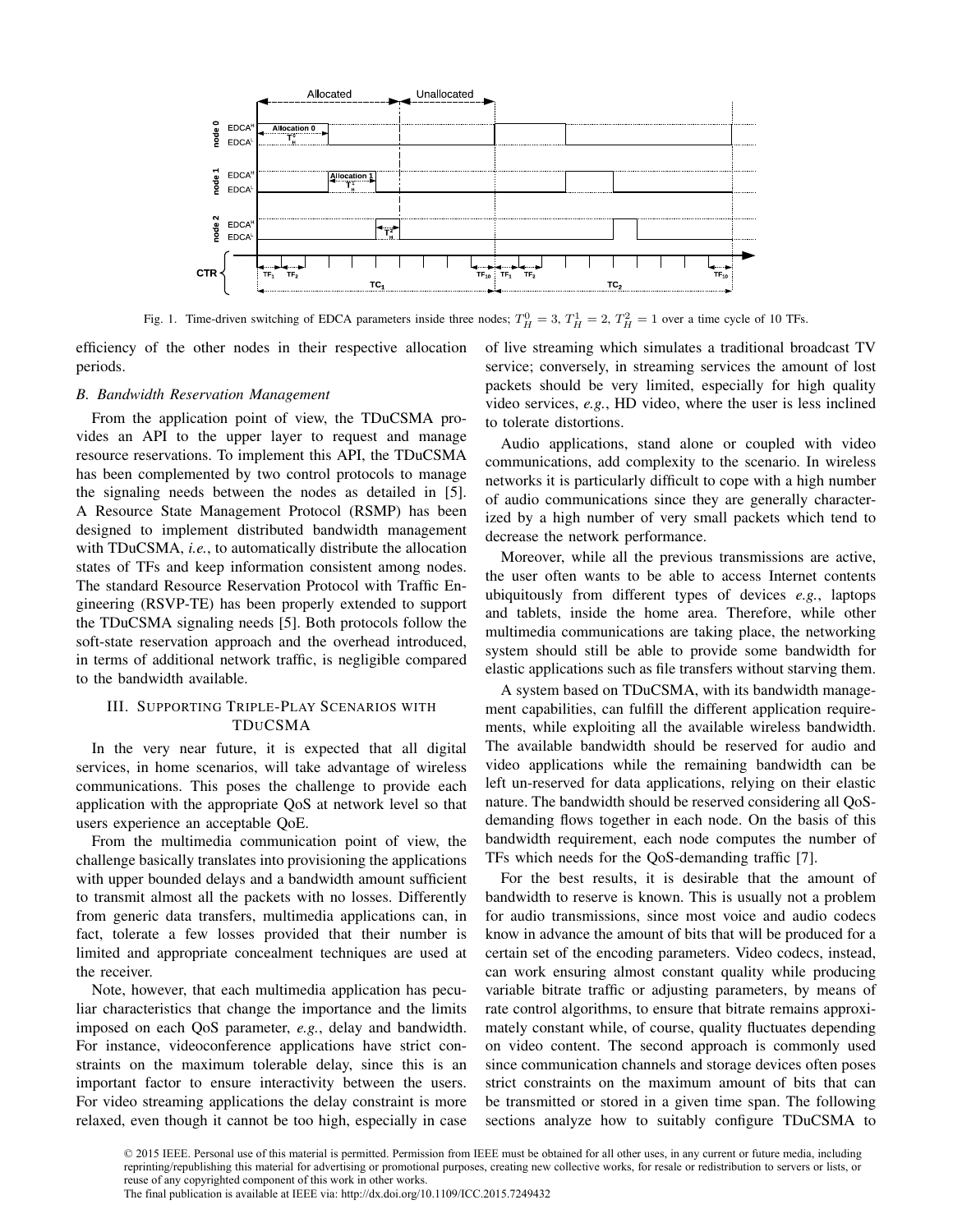

Fig. 2. CDF of the frame sizes for the HD video.

handle different types of traffic.

# *A. Voice*

The bandwidth reservation process for audio application is extremely simple since an audio flow is characterized by strictly constant bitrate and packet length. A share of the available bandwidth equal to the bitrate is reserved by allocating a number of TFs. Moreover, the reservation is periodical with period  $T_c$ , hence the TFs can be chosen in order to match the voice flow period, which is generally standardized, with obvious benefits in terms of end-to-end delay.

#### *B. Audio Video Services*

Multimedia flows carrying synchronized audio/video streams can also be efficiently handled. The audio flow is treated as a voice flow while for the case of video traffic the estimation of bandwidth requirements is performed as follows. The bandwidth required by the video flow is considered as approximately equal to its average bitrate, although also for the rate-controlled case different types of frames (intra or inter-coded ones) have different sizes, which is the reason why the instantaneous bitrate value may be high. Fig. 2 show the cumulative distribution functions (CDF) of the sizes of the compressed video frames employed in the HD sequences used for the experiments described in Sec. IV. The curve sharply increases until about the 90% value, meaning that most of the video (90%) can be transmitted as high priority if the reservation corresponds to the bitrate of the 90% value. In this condition a satisfactory compromise between efficient resource utilization and video communication performance can be easily found [13].

This allows not to waste network resources while still achieving a good tradeoff between efficient resource utilization and video communication performance [6]. Moreover, TDuCSMA has been shown to be adaptive since it intrinsically allows bandwidth reuse. Hence the remaining part of the video can exploit the bandwidth unused by the other nodes, with obvious benefits in terms of QoE. This is a great advantage with respect to traditional TDMA-based solutions where reuse must be implemented with specific functions and indeed represents a cost in terms of complexity.

# *C. Data*

Data traffic without particular QoS requirements can be handled using unallocated TFs. Therefore, management of QoS-



Fig. 3. Wireless home network scenario under simulation.

demanding traffic (transmitted with the EDCA $^H$  parameter set) and the  $T_c$  value implicitly defines how much bandwidth is left to the generic data traffic. Since all TDuCSMA nodes transmit using the same parameter set all data traffic gets equal chance to be transmitted. This also prevents starvation since highpriority traffic is either handled in their reserved time period or transmitted as normal traffic in the unallocated period.

In this phase, legacy IEEE 802.11 nodes also have the possibility to transmit in the traditional fashion [7]. Moreover, in the unallocated period, services could be further differentiated at each node using AC specific contention parameters as done in the traditional 802.11e architecture.

## IV. SIMULATION SETUP

Simulation were run in *ns-2* [14] to assess the performance of TDuCSMA in the home networking scenario depicted in Fig. 3. It comprises a Home Access Gateway (HAG), two video surveillance cameras, two laptops, two mobile computing devices such as tablets, a smartphone, a media server used to store multimedia contents and a digital TV set. The devices communicate wirelessly in accordance with the mesh paradigm, that is, they send data directly to the destinations without using an access point.

The devices operate in accordance with the IEEE 802.11a standard at the physical layer. The exact parameters are as follows:  $SIFS = 16\mu s, slotTime = 9\mu s, PLCP$  preamble is 96 bits, *header* is 24 bit. Moreover, the MAC header length is 34 bytes and the ACK length is 14 bytes. In all the simulations the physical data-rate  $R$  is set to 54 Mb/s, whereas the basic physical data-rate is set to 6 Mb/s. The auto-fallback mechanism has been disabled.

Concerning the TDuCSMA devices, the TDuCSMA backoff entity works in accordance with

$$
AIFS^i = SIFS + AIFSN^i \cdot slotTime \ \forall i = H, L
$$

where  $AIFSN^H = 2$  and  $AIFSN^L = 7$ ,  $CW_{min}^H =$  $CW_{max}^H = 1$  whereas  $CW_{min}^L = 31$  and  $CW_{max}^L = 1023$ . The CSMA/CA back-off entity, within each TDuCSMA node, handles background traffic in accordance with  $EDCA<sup>L</sup>$ .

Moreover,  $T_c$ =33 TFs and  $T_f$ =1 ms. In TDuCSMA simulations, for each device a bandwidth equal to the mean bitrate of each multimedia (voice and video) flow is reserved.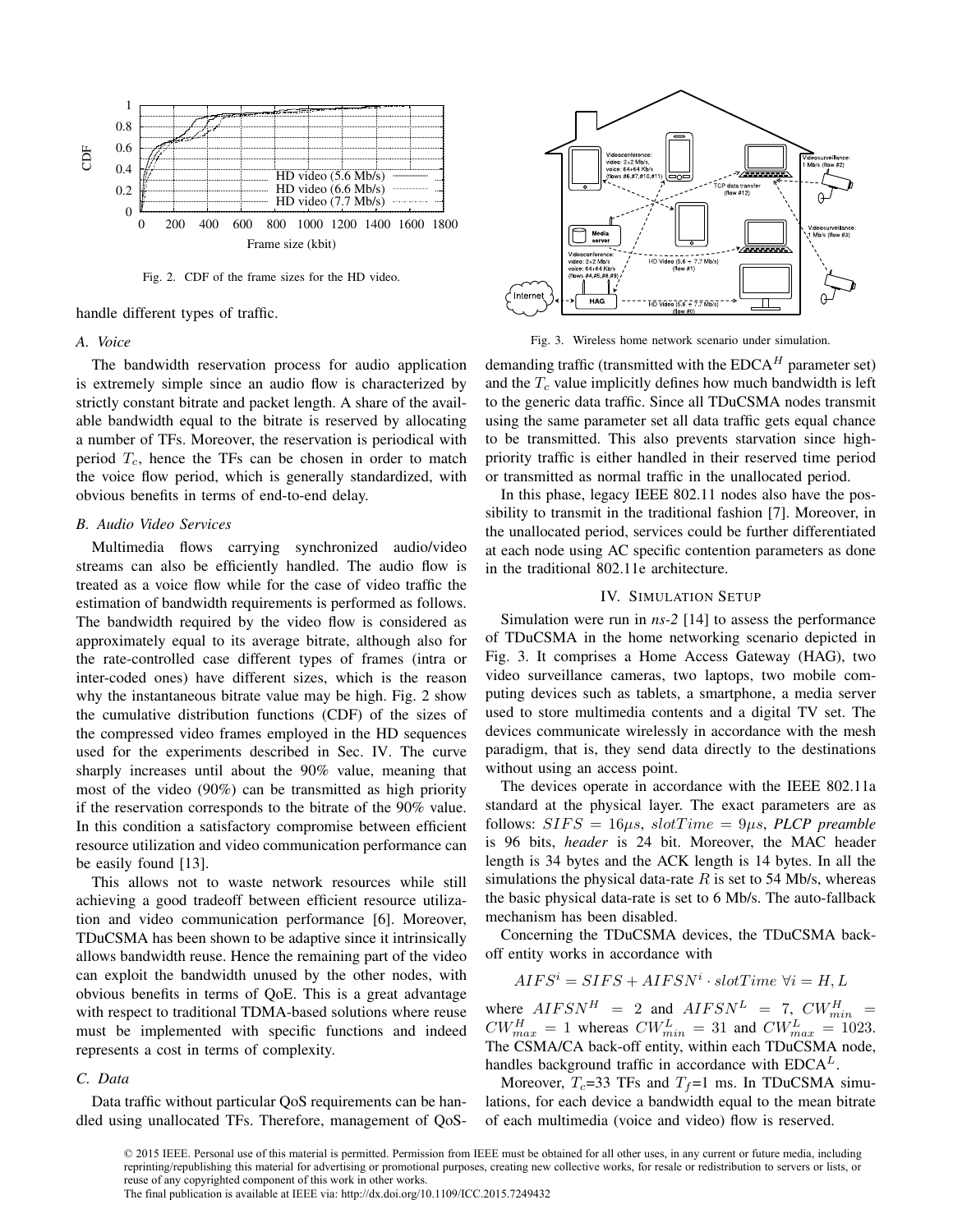TABLE I MAC ACCESS PARAMETERS.

| Coord. function | OoS                                                 | AIFSN | $CW_{min}$ | $CW_{max}$ |
|-----------------|-----------------------------------------------------|-------|------------|------------|
| <b>TDuCSMA</b>  | Η                                                   |       |            |            |
|                 |                                                     |       | 31         | 1023       |
| <b>EDCA</b>     |                                                     |       |            |            |
|                 | $AC_{VO}$<br>$AC_{VI}$                              |       |            | 15         |
|                 | $\begin{array}{c} A C_{BE} \\ A C_{BK} \end{array}$ |       | 15         | 1023       |
|                 |                                                     |       | 15         | 1023       |
|                 |                                                     |       | 31         | 1023       |

All the simulations were also performed with legacy devices based either on EDCA or traditional DCF. When EDCA is deployed the contention parameters in the four ACs  $(AC_{VO},$  $AC_{VI}$ ,  $AC_{BE}$  and  $AC_{BK}$  are configured as in [12]. In DCF devices there is only one back-off entity that works in accordance with the default contention parameters. All the parameters are summarized in Table I for the three coordination functions.

In TDuCSMA simulations video and voice traffic is treated as QoS-demanding traffic, hence handled by TDuCSMA backoff entity, whereas data traffic is handled by the CSMA/CA back-off entity within the same TDuCSMA nodes. In EDCA simulations voice traffic is associated to  $AC_{VO}$ , video traffic to  $AC_{VI}$  and data to  $AC_{BE}$ . Finally when DCF is deployed all types of traffic are served equally.

The MAC/IP/UDP/RTP protocol stack is employed in all the simulations. The characteristics of the traffic flows are summarized in Table II. The bitrates of the multimedia flows are chosen in order to be suitable for the application envisioned in the home networking scenario. Videos are encoded using the H.264/AVC video coding standard. Standard video sequences at 30 frames per second (fps) from [15] are employed: video resolution varies between VGA (640×480) and 720p  $(1280\times720)$  pixels) for HD video flows. Depending on the application, different GOP sizes and frame types have been used. For videoconference and videosurveillance applications, one frame every twelve has been encoded as an I-type frame while the other frames are coded as P-type. For the HD video application, the IBBPBBPBBPBB frame type scheme has been adopted. In case a slice is lost, the decoder applies a simple temporal concealment technique, *i.e.*, it replaces the missing data with the pixels in the same position in the previous frame. For the videoconference applications, the concurrent transmission of coded voice stream is simulated, splitting each stream into 20 ms voice frames which yields 50 packets per second. Moreover, for all multimedia communications, a playout buffer is simulated to discard packets that arrive too late for playback.

The data traffic is simulated as a long lasting TCP flow in accordance with the *Reno* implementation within *ns-2*. All the simulations last for 302.4 seconds. This duration has been chosen so that it is a multiple of all sequence lengths. The sequences have different lengths and are repeated to make them longer.

#### V. SIMULATION RESULTS

The simulation results show the performance from the point of view of the multimedia applications. The video quality is

TABLE II CHARACTERISTICS OF THE DATA FLOWS IN SIMULATION.

|                                                                   |                     | Video      | Avg. bitrate     | Mean packet  |  |
|-------------------------------------------------------------------|---------------------|------------|------------------|--------------|--|
| Flow#                                                             | Type                | sequence   | [Mb/s]           | size [bytes] |  |
|                                                                   | HD video            | flatirons  | 5.6, 6.6, $7.7*$ | 1400         |  |
|                                                                   | HD video            | flatirons  | 5.6, 6.6, 7.7*   | 1400         |  |
| $\overline{2}$                                                    | Videosurveillance   | coastguard | 1.0              | 1240         |  |
| 3                                                                 | Videosurveillance   | coastguard | 1.0              | 1240         |  |
| 4                                                                 | Videoconference     | spectrum   | 2.0              | 1350         |  |
| 5                                                                 | Videoconference     | spectrum   | 2.0              | 1350         |  |
| 6                                                                 | Videoconference     | spectrum   | 2.0              | 1350         |  |
| 7                                                                 | Videoconference     | spectrum   | 2.0              | 1350         |  |
| 8                                                                 | Voice               |            | 0.064            | 160          |  |
| 9                                                                 | Voice               |            | 0.064            | 160          |  |
| 10                                                                | Voice               |            | 0.064            | 160          |  |
| 11                                                                | Voice               |            | 0.064            | 160          |  |
| 12                                                                | Data transfer (TCP) |            |                  | 1460         |  |
| *This video sequence has been encoded at three different bitrates |                     |            |                  |              |  |
| to simulate different network conditions.                         |                     |            |                  |              |  |

evaluated by means of the Peak Signal-to-Noise Ratio (PSNR) which, despite its limitations, is a widely used measure in the multimedia research community. The Packet Loss Rate (PLR) value is reported for voice applications. As highlighted in the results, the PLR value for the three coordination functions is very different and this result is consistent also if simulation parameters are varied; hence, PLR is itself sufficient to get a glimpse on the application level quality. Finally, the goodput at MAC layer is used as the metric to evaluate the user experience with data applications. This is reasonable since the majority of data applications are based on the TCP protocol, whose main performance metric is indeed the goodput.

Fig. 4 shows the PSNR performance of the HD video applications as a function of the play-out buffer. The performance is shown as an aggregate value, that is, for each application of the same type (HD video, videoconference, videosurveillance) the points shown on the graphs are the average of the PSNR performance achieved by each one of them with one of the three coordination functions. Fig. 4 clearly shows that the performance of HD video applications with TDuCSMA is much better than with EDCA and DCF. A saturation effect is present when the play-out buffer is increased over a certain threshold. In this condition, the only factor influencing the performance is the PLR due to network losses. The performance with TDuCSMA saturates at about 500 ms play-out buffer size, with gains with respect



Fig. 4. PSNR as a function of the play-out buffer for the HD video application (aggregated).

© 2015 IEEE. Personal use of this material is permitted. Permission from IEEE must be obtained for all other uses, in any current or future media, including reprinting/republishing this material for advertising or promotional purposes, creating new collective works, for resale or redistribution to servers or lists, or reuse of any copyrighted component of this work in other works. The final publication is available at IEEE via: http://dx.doi.org/10.1109/ICC.2015.7249432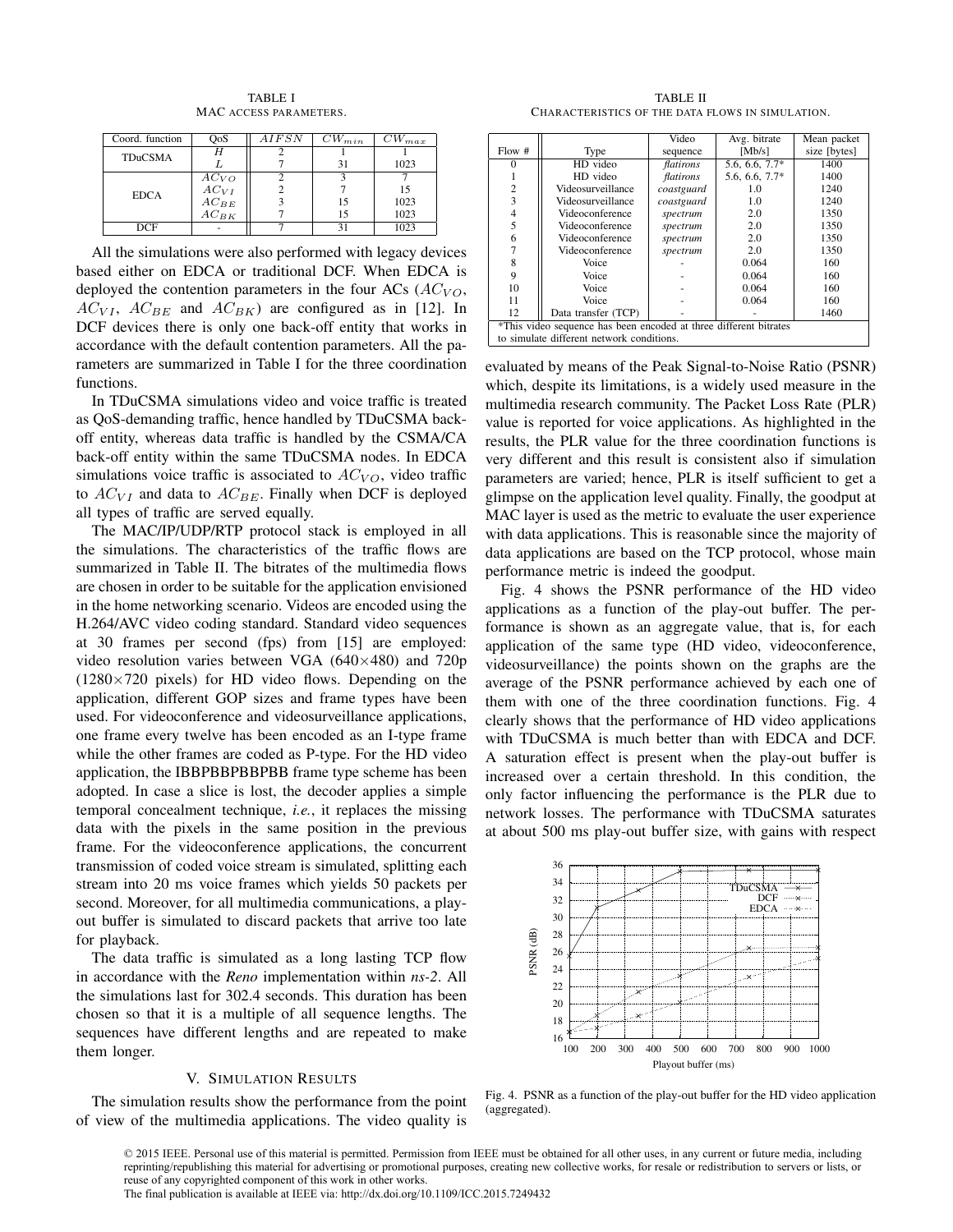TABLE III AGGREGATED PSNR PERFORMANCE. PLAYOUT BUFFER IS 200 MS.

| Service           | <b>TDuCSMA</b> | DCE      | <b>EDCA</b> |
|-------------------|----------------|----------|-------------|
| Videoconference   | 39.49 dB       | 34.51 dB | $30.95$ dB  |
| Videosurveillance | 30.45 dB       | 33.46 dB | $26.64$ dB  |

to the other coordination functions in excess of 12 dB. Also considering a more relaxed application requirement, *i.e.*, playout buffer equal to 1000 ms, the TDuCSMA still provides a gain of about 9 dB PSNR, with absolute value higher than 35 dB PSNR, while the other coordination functions provide unacceptable video quality. This is a clear indication that the TDuCSMA is able to bound the maximum delay of the communication to an amount which is compatible with the application requirements while this characteristic cannot be achieved with the other coordination functions.

Table III shows the performance of the videoconference and videosurveillance applications when the play-out buffer is 200 ms. The PSNR gains with TDuCSMA is about 8 dB PSNR with respect to EDCA and 4 dB with respect to DCF. For the case of the videosurveillance application the PSNR performance with DCF is 3 dB higher than with TDuCSMA. However, despite this fact, the PSNR performance is reasonable, over 30 dB, for the TDuCSMA case. This result is expected and it is a direct consequence of the CSMA/CA operating principles. In fact, DCF provides a fair share of the available bandwidth to each node in the collision domain. Thus a node willing to transmit a low bitrate flow, as the videosurveillance video flow (1 Mb/s), experiences a high QoS service, while the nodes transmitting high bitrate traffic flows are penalized by the fair share behavior of DCF. In the simulated scenario  $N = 7$  devices compete for channel access to transmit traffic and the available bandwidth  $B$ , that can be estimated according to the analysis in [16], is about 28 Mb/s. Thus the devices transmitting videosurveillance flows (the two cameras) with bitrate 1 Mb/s  $\ll B/N \approx 4$  Mb/s receive a very good service from DCF. However, when the whole scenario is considered, the performance decrease suffered by the videosurveillance application with TDuCSMA is counterbalanced by the much higher amount of time sensitive video traffic that can be reliably transmitted in the whole wireless network.

Fig. 5 shows the PLR of the voice part of the videoconference applications as a function of play-out buffer. The lowest PLR is provided by the TDuCSMA. It is about 1% when the play-out buffer is set to 200 ms, that is, the same application requirement considered for the corresponding video. Studies on compressed voice communications over networks indicate that the effect of 1% PLR is almost negligible regardless of the employed codec [17]. The PLR is, instead, too high to support quality audio-video-conference applications in the case of the EDCA (4%, barely intelligible) or, even worse, the DCF (25%, useless).

These PLR results also give useful indications to explain why the PSNR performance of video applications is better with DCF than with EDCA. First, the EDCA gives a priority to voice traffic in  $AC_{VO}$  which is strictly higher than any other type of traffic. Moreover, voice applications create many



Fig. 5. PLR as a function of the play-out buffer for the voice part of the videoconference application (aggregated).



Fig. 6. PLR as a function of the offered traffic for the voice part of the videoconference application (aggregated). Play-out buffer is set to 200 ms.

and very small packets, hence devices transmitting voice flows utilize the available bandwidth with poor efficiency. As a result, the inefficiency affects the network service provided to traffic in lower priority classes ( $AC_{VI}$  and  $AC_{BE}$ ) originating from all the devices and not only from the devices transmitting voice. Therefore, with EDCA, all video applications suffer from this condition. For the DCF case, all the nodes have the same chance to access the channel, but nodes which are requested to transmit voice traffic are more inefficient in using the channel due to the mentioned characteristics of voice traffic. The remaining nodes not involved in voice transmission experience the same efficiency in channel access which, on average, is higher than the one provided by EDCA, where voice traffic, being high priority, reduces the performance of all nodes participating in the network.

Finally, note that with TDuCSMA, instead, each node is isolated from the potential inefficiencies of other nodes. This is another important benefit of TDuCSMA which comes in addition to bandwidth management.

Fig. 7 and 8 shows the PSNR averaged on all the repetitions of the sequence, for the HD video application corresponding to Flow #1 when its bitrate is 5.6 or 6.6 Mb/s. In these conditions the total offered traffic is 22 or 24 Mb/s, respectively. In the simulations, the base sequence (*flatirons*) is repeated 36 times. Each point in the graph consider a specific frame in the base sequence and shows the average of 36 PSNR values, *i.e.*, the PSNR values for that frame in each repetition of the sequence. From the figure, it is clear that the performance with TDuCSMA is, on average, almost always higher than the one